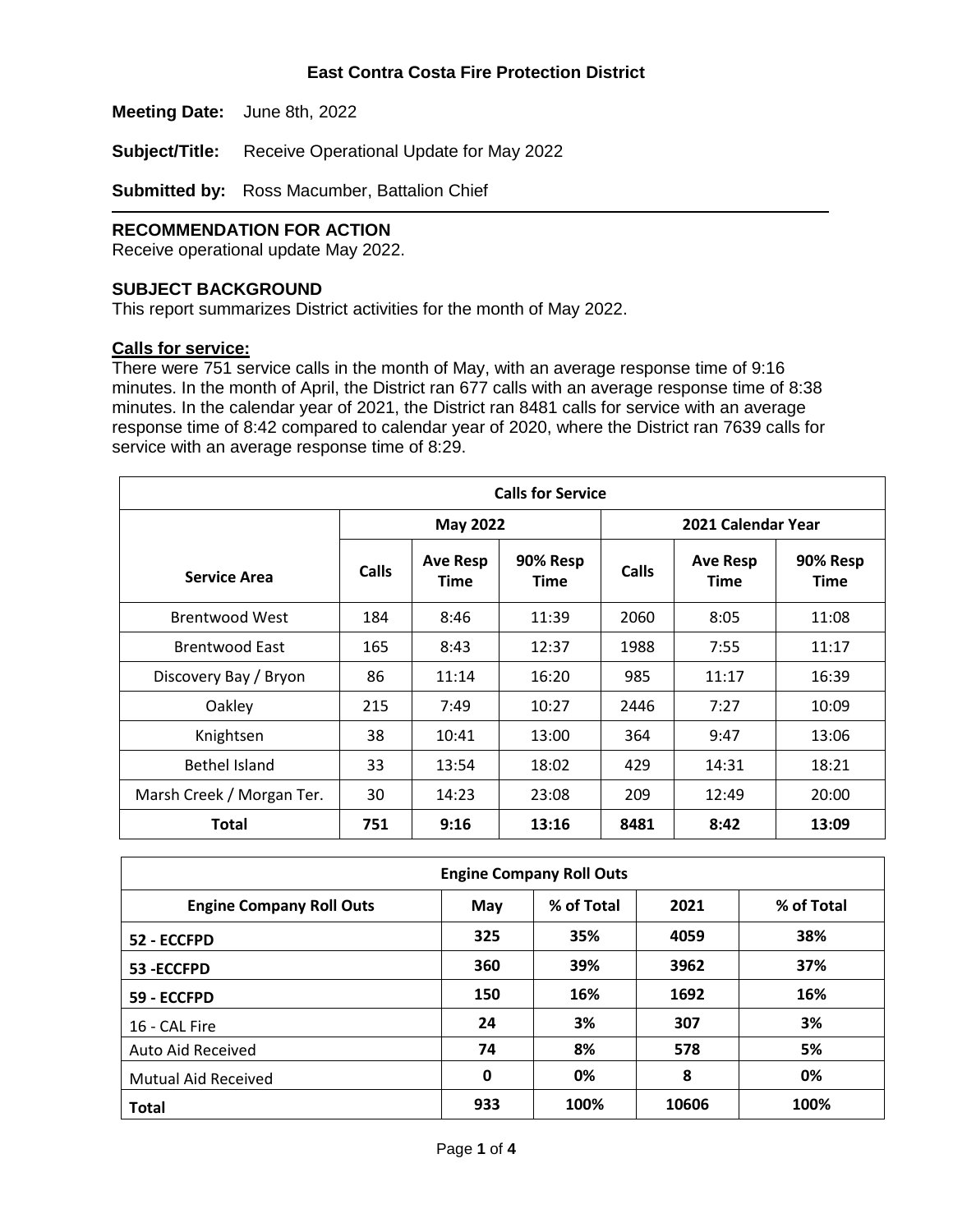### **Looking at the response times by Areas:**

- **Brentwood West** had 184 calls in the month of May with an average response time of 8:46 minutes. In April, there were a total of 180 calls with an average response time of 8:28 minutes. In the calendar year of 2021, the area had 2060 calls for service with an average response time of 8:05.
- **Brentwood East** had 165 calls in the month of May with an average response time of 8:43 minutes. In April, there were a total of 135 calls with an average response time of 7:51 minutes. In the calendar year of 2021, the area had 1988 calls for service with an average response time of 7:55.
- **Discovery Bay/ Byron** had 86 calls in the month of May with an average response time of 11:14 minutes. In April, there were a total of 70 calls with an average response time of 10:16 minutes. In the calendar year of 2021, the area had 985 calls for service with an average response time of 11:17.
- **Oakley** had 215 calls in the month of May with an average response time of 7:49 minutes. In the month of April, there were a total of 203 calls with an average response time of 7:36 minutes. In the calendar year of 2021, the area had 2446 calls for service with an average response time of 7:27.
- **Knightsen** had 38 calls in month of May with an average response time of 10:41 minutes. In the month of April, there were a total of 33 calls with an average response time of 10:00 minutes. In the calendar year of 2021, the area had 364 calls for service with an average response time of 9:47.
- **Bethel Island** had 33 calls in the month of May with an average response time of 13:54 minutes. In the month of April, there were 36 calls with an average response time of 14:22 minutes. In the calendar year of 2021, the area had 429 calls for service with an average response time of 14:31.
- **Marsh Creek/Morgan Territory** had 30 calls in the month of April with an average response time of 14:23 minutes. In the month of April, there were a total of 22 calls with an average response time of 10:29 minutes. In the calendar year of 2021, the area had 209 calls for service with an average response time of 12:49.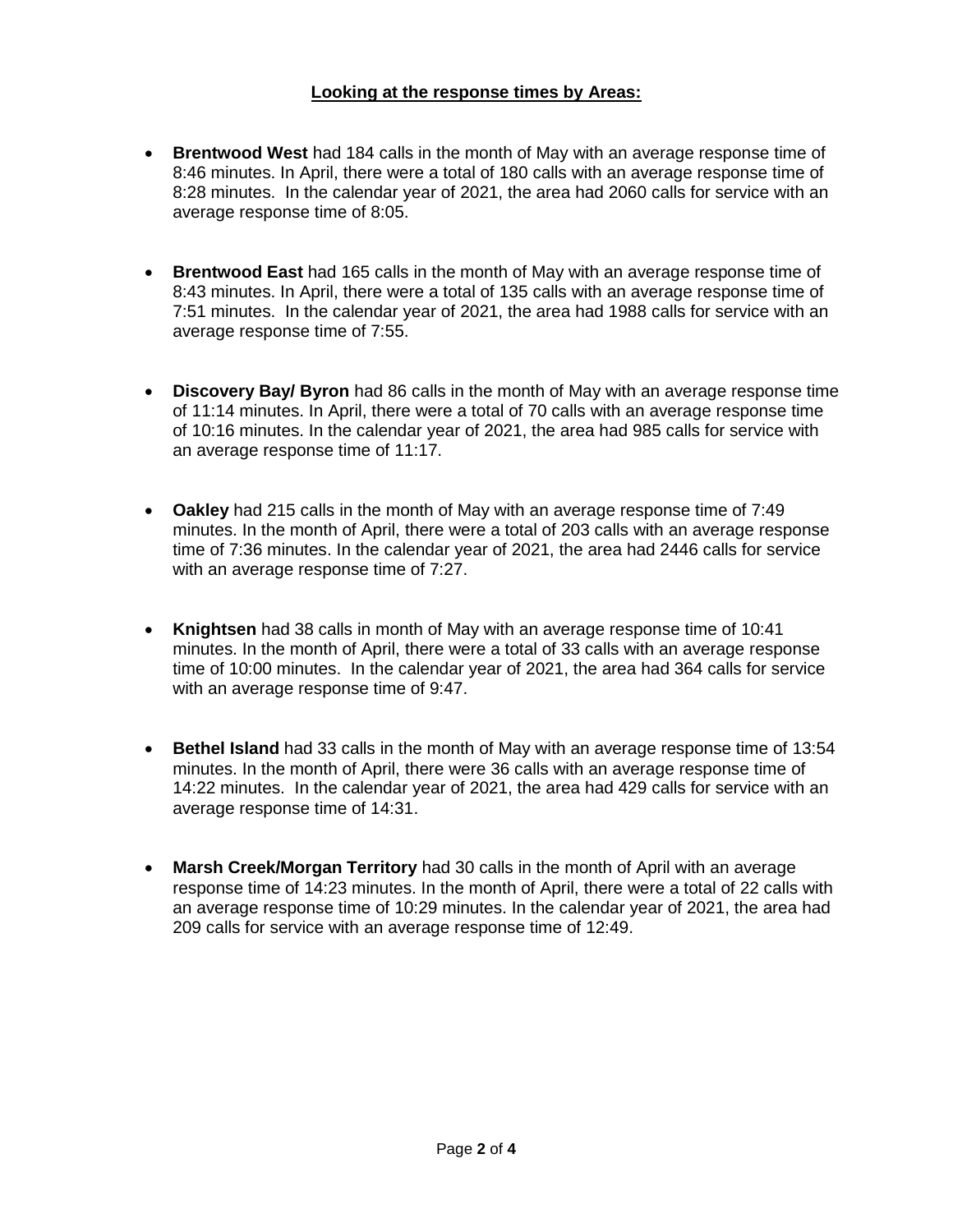## **Auto aid:**

In the month of May, the District received auto aid from Contra Costa County Fire 74 times, with them sending 118 engines, of which 52 arrived on scene. The District sent auto aid to Contra Costa County Fire 33 times providing them with 42 engines, of which 20 arrived on scene. During the month of April, Contra Costa County Fire came into the District 49 times with 61 engines, arriving on scene 24 times and we responded into Contra Costa County Fire 24 times with 27 engines with 10 arriving on scene.

| <b>Automatic Aid with</b><br><b>Contra Costa County</b> |                            |                            |
|---------------------------------------------------------|----------------------------|----------------------------|
| <b>Fire 2022</b>                                        | <b>CCCFPD</b>              | <b>ECCFPD</b>              |
| Month                                                   | Incidents/Assigned/Arrived | Incidents/Assigned/Arrived |
| January                                                 | 66/72/29                   | 32/39/15                   |
| February                                                | 53/79/31                   | 18/20/7                    |
| March                                                   | 52/64/15                   | 33/38/18                   |
| April                                                   | 49/61/24                   | 24/27/10                   |
| May                                                     | 74/118/52                  | 33/42/20                   |
| June                                                    |                            |                            |
| July                                                    |                            |                            |
| August                                                  |                            |                            |
| September                                               |                            |                            |
| October                                                 |                            |                            |
| November                                                |                            |                            |
| December                                                |                            |                            |
| Total                                                   |                            |                            |

*In 2021, the District received auto aid from Contra Costa County Fire 578 times with 779* **engines** and the District sent auto aid to Contra Costa County Fire a total of 389 times with *520 engines. In 2020, the District received auto aid from Contra Costa County Fire 483 times with 678 engines and the District sent auto aid to Contra Costa County Fire a total of 346 times with 439 engines .In 2019, the District received auto aid from Contra Costa County Fire 552 times with 851 engines and the District sent auto aid to Contra Costa County Fire a total of 352 times with 434 engines.*

## **Major Incidents/ Reduced Responses and Mutual Aid Requests:**

In the month of May the District responded to 8 residential structure fires, 1 commercial structure fires, 3 vehicle fires, 2 large vehicle fires, 11 vegetation fires and 22 exterior fires. The District also responded to 22 vehicle accidents, with an additional 6 requiring rescue, 2 vehicle vs. pedestrian accidents, 2 motorcycle accident, and 1 bicycle accidents